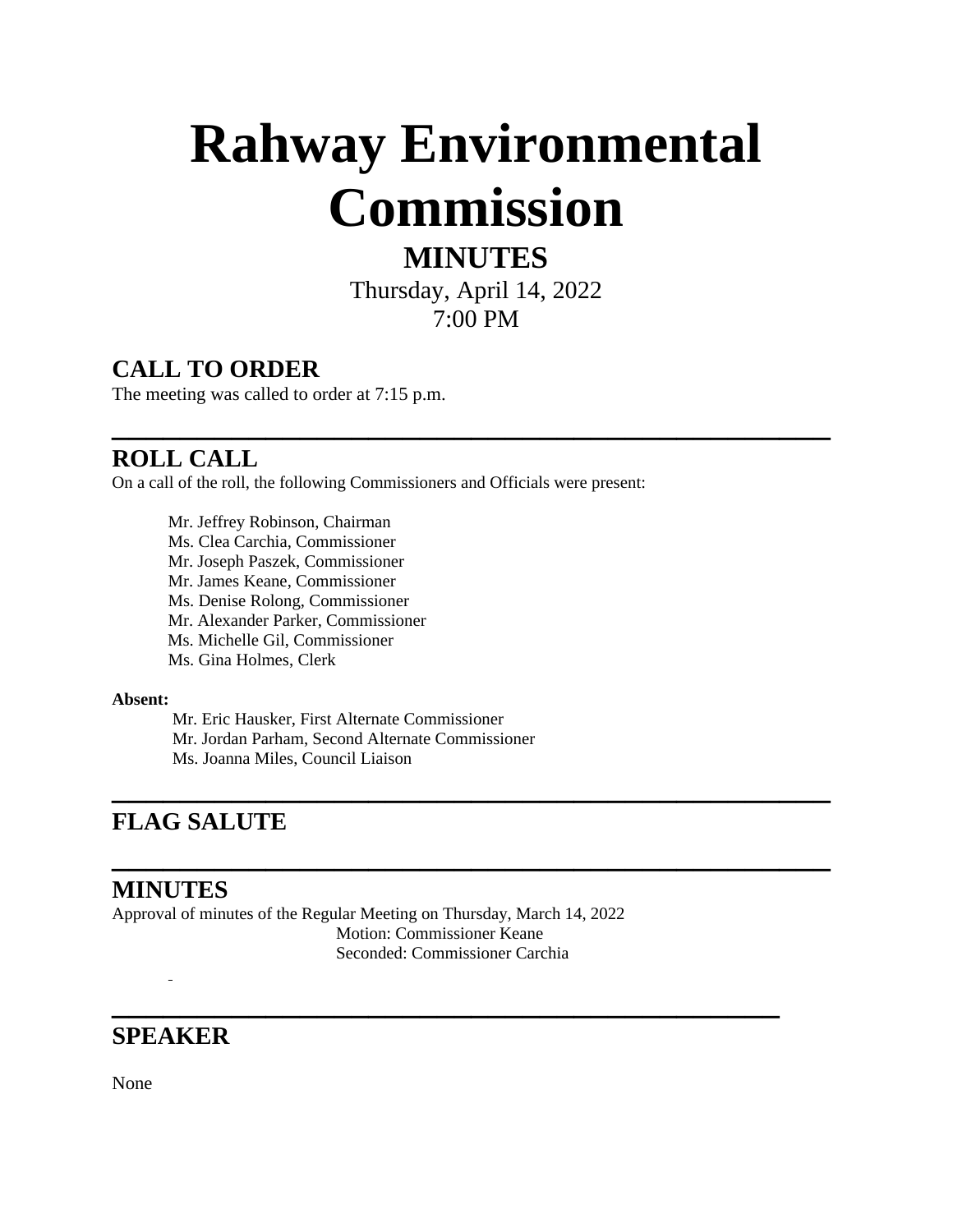### **HEARING OF CITIZENS**

None

# **\_\_\_\_\_\_\_\_\_\_\_\_\_\_\_\_\_\_\_\_\_\_\_\_\_\_\_\_\_\_\_\_\_\_\_\_\_\_\_\_\_ COMMUNICATIONS**

None

#### **UNFINISHED BUSINESS**

*UC Air Traffic Noise Advisory Board* **-** (Chairman Robinson is the EC rep to this Board) No Meeting

**\_\_\_\_\_\_\_\_\_\_\_\_\_\_\_\_\_\_\_\_\_\_\_\_\_\_\_\_\_\_\_\_\_\_\_\_\_\_\_\_\_**

**\_\_\_\_\_\_\_\_\_\_\_\_\_\_\_\_\_\_\_\_\_\_\_\_\_\_\_\_\_\_\_\_\_\_\_\_\_\_\_**

*Bayway CAP* **–** (Commissioner Paszek is the EC rep to this Board) In person and zoom meeting. Topics covered included Veolia taking over Suez Water, Commissioner Paszek informed the group about events in Rahway, Turbine work, PSE&G and Arc Light and the Linden Police Chief spoke about car break ins and suggested everyone lock their cars.

Letter to UC Chairman of Open Trust Fund Al Mirabella – Bazega Park – There is a meeting scheduled but not open to the public.

Letter to UC Parks Director Ron Zuber – Bramhall Road County Park site – Union County Executive Budget released including a playground for Bramhall Park. Councilman Brown is spearheading a community garden for that location. Suggestions were made to put a rain garden/pollinator garden and a tiny forest at this spot.

Tree Inventory – Commissioner Keane wrote an article for Our Town about the tree survey and there was an article in the Local Source publication about Urban & Forestry grants to Rahway & Summit. There was a quick discussion about the tree committee which Commissioner Parham is a member of. Chairman Robinson spoke with Lauren from Administration about putting a article in the next Rahway Review about the tree inventory and the importance of trees. He will also speak with David Brighouse about putting an article in the Tap Into Rahway column.

Rain Garden – Chairman Robinson will be following up with the Business Administrator with regard to the curb cuts.

Sustainability Jersey Application – Chairman Robinson will be following up with the City Engineer, Dan Lee, as to the status.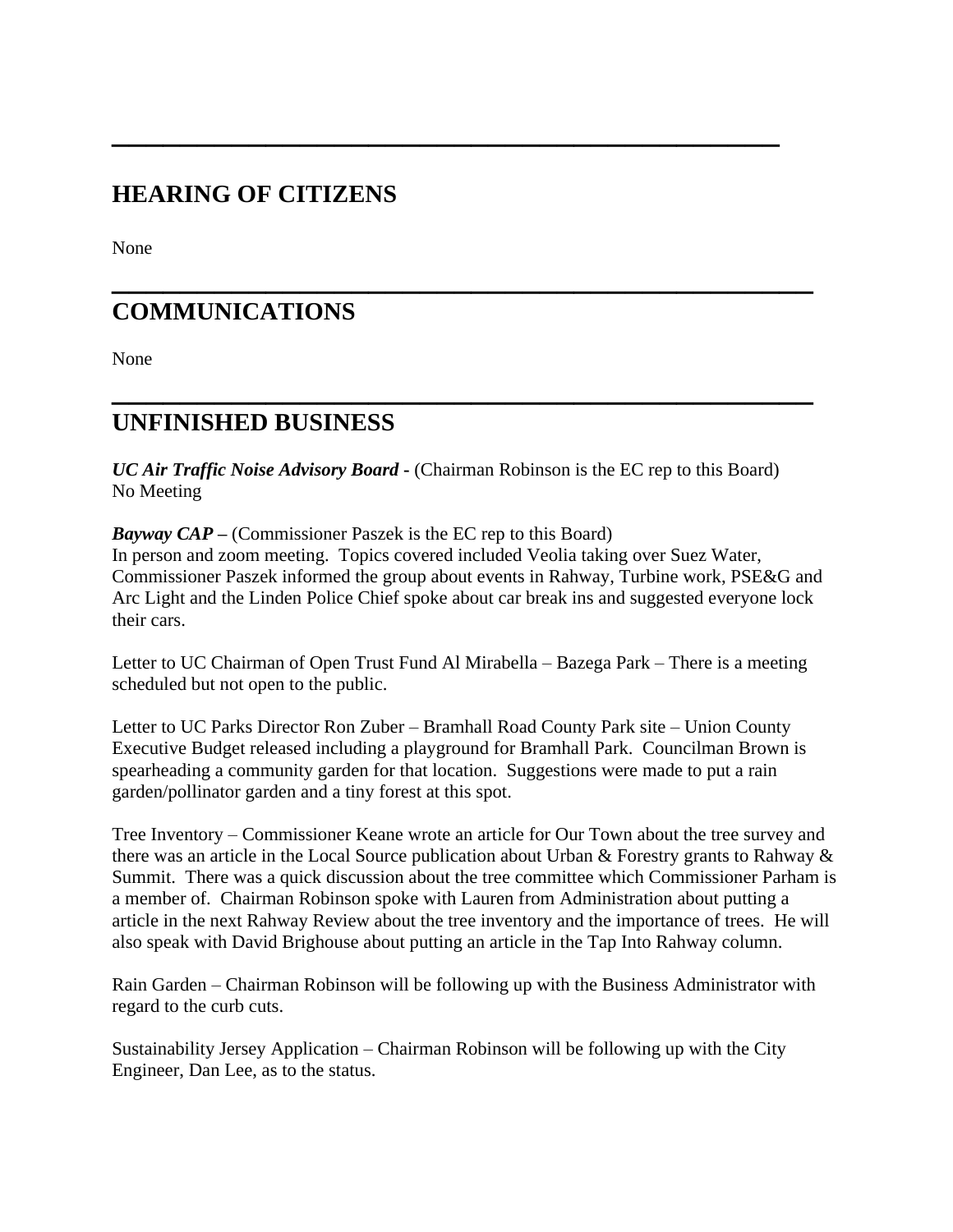LEED Requirements for redevelopers – Mr. Landolfi reviewed our letter and does agree with our suggestions and will be sending a letter to the Environmental Commission.

Rahway River Park lake chemical treatment – Aquatics Lakes & Ponds Co. has the contract and does work all over the state.

Opportunity to tour Waste Management food waste recycling facility in Elizabeth – Northern NJ Corp turns food scraps into energy. Rahway Valley Sewerage Authority uses this energy for fuel according to their website. Chairman Robinson will look into a tour.

**\_\_\_\_\_\_\_\_\_\_\_\_\_\_\_\_\_\_\_\_\_\_\_\_\_\_\_\_\_\_\_\_\_\_\_\_\_\_\_\_\_\_**

#### **NEW BUSINESS**

UC Hub meeting will be held on 4/27/22 at Merchant & Drover's Tavern. Commissioner Carchia will be the guest speaker. Light refreshments will be served.

Resolution for Protecting Municipal Stormwater Rights will be given to Councilwoman Miles and the Attorney for the Planning Board.

Ban on plastic bags becomes effective on 5/4/22

Bill A2065 on plastic bags - update

The City of Rahway picked up their free Salem Oak seedling and Commissioner Keane is taking care of it and hopeful that we can plant it in November. Chairman Robinson will be contacting Administration about their Arbor Day plans.

The fence is complete at the City Community Garden. It was installed higher to keep deer out.

ANJEC will be holding a virtual earth day celebration on 4/22/22 from 1-2:00 p.m. The annual Rahway River clean up will be held on 4/23/22 from 9-12:00 p.m. at the waterfall in Winfield Park. Friends of Rahway River Parkway will be holding an event at Rahway Park from 11 – 2:00 p.m. also on 4/23/22.

The Environmental Commission will have a table at the Rahway Live Well Event on 6/4/22 at Rahway Train Station and will be using the new tent and tablecloth.

Montclair's Native Plant Ordinance requires all plantings be native plants, not sure if it passed but City Clerk Jeff Jotz will send us a copy of the Resolution.

ANJEC will have a webinar on 4/28/22 about the new Lead Line Replacement Law in NJ in reference to water utilities and how they will comply. The City of Rahway and Suez Water lead line replacement project will be completed by 7/22/22.

We are waiting on a letter from Austin Hamwi from the Rahway Recreation Dept. with a schedule for the Rahway Rain Garden maintenance for 2022.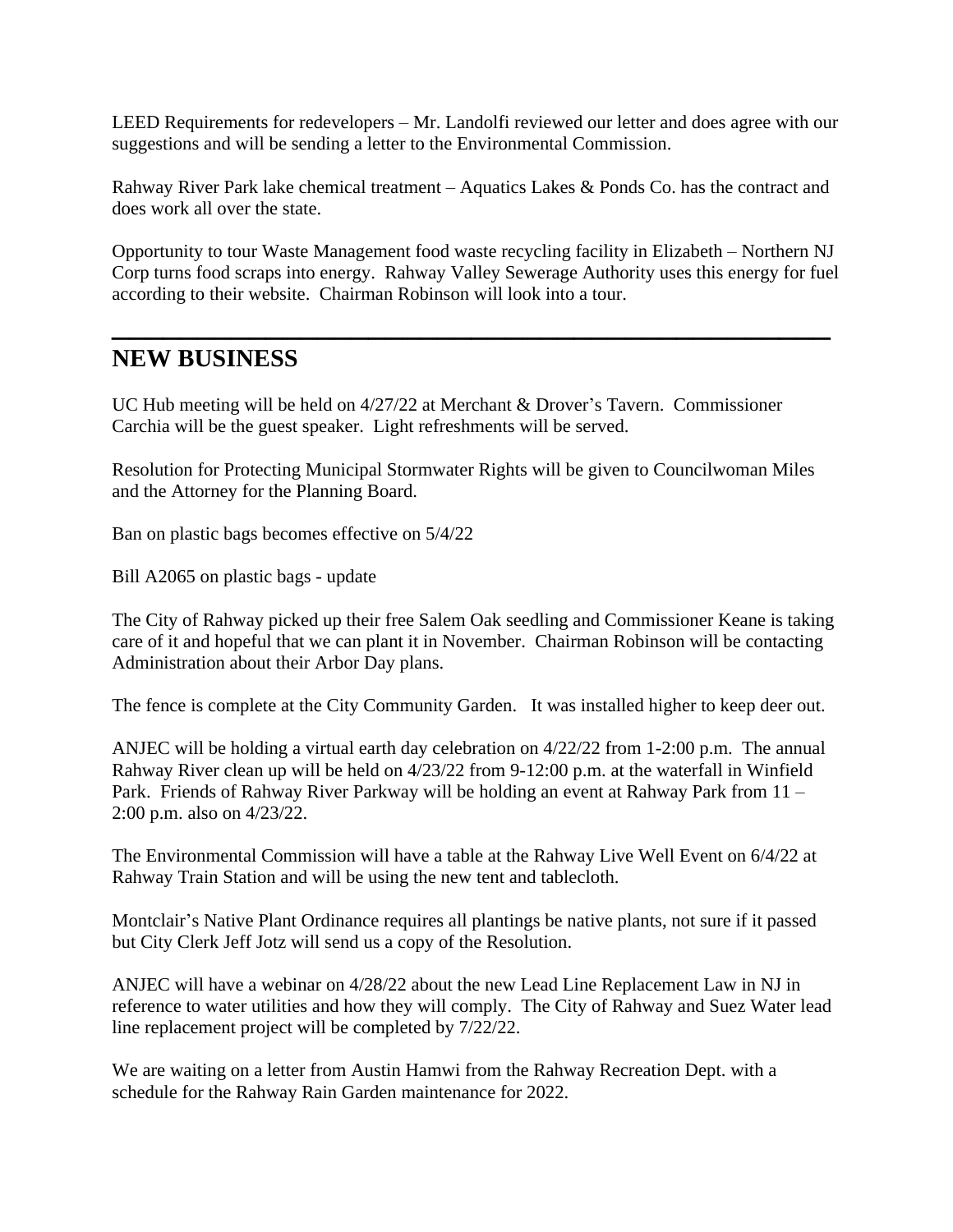Rahway Green Book – Update "Tips for Recycling & Green Awareness"

Invasive Jumping Worms spotted in Northeast New Jersey

Rahway Day will be held on 10/8/22 at the Rahway Recreation Center.

Memorial Day parade will be on 5/29/22

Master Gardener plant sale will be held at Rutgers on 5/13/22 – 5/15/22

The City of Woodbridge received a Gold Star Certification in water from Sustainable NJ

Suez Water Company was bought by Vieola Water on 5/14/22

Discussion was held on the repair of the Irving Street bridge which was damaged during Hurricane Ida and the importance of keeping it historical when it is repaired.

Rahway River Watershed Association – Riverfest will be 6/25 and 6/26/22. Environmental Commission will have a table. The Recreation Center rented 2 tents, Il Forno will have a pizza truck at location, 2-3 bands are booked. The theme is sustainability and hoping to have a "repair café".

 $6/4/22$  – Kayak Tour

Two flyers distributed:

NJ Freshwater Habitat Assessment & Benthic Macroinvertebrate Identification sessions 5/11, 5/12 and 5/13 (virtual) and 5/14 and 5/21 (field sessions)

The Why's and How's of Pathogen Monitoring  $-5/11$  (virtual) 6:30 – 7:30 p.m. and  $5/12$ (Rahway Yacht Club) from 2-4 p.m.

**\_\_\_\_\_\_\_\_\_\_\_\_\_\_\_\_\_\_\_\_\_\_\_\_\_\_\_\_\_\_\_\_\_\_\_\_**

# **SITE PLAN REVIEW/PLANNING & ZONING BOARD ITEMS**

DEP has approved API Foils plan to put a new warehouse behind their existing building with many restrictions including the forested area can never be touched and deed restrictions. Planning Board approved the application.

1204 New Brunswick Ave. – builder claims that he needs to remove tree to build new lot. Environmental Commission wants him to keep tree or be required to replace it.

**\_\_\_\_\_\_\_\_\_\_\_\_\_\_\_\_\_\_\_\_\_\_\_\_\_\_\_\_\_\_\_\_\_\_\_\_\_\_\_\_\_**

Application from Merck for their new parking lot was approved.